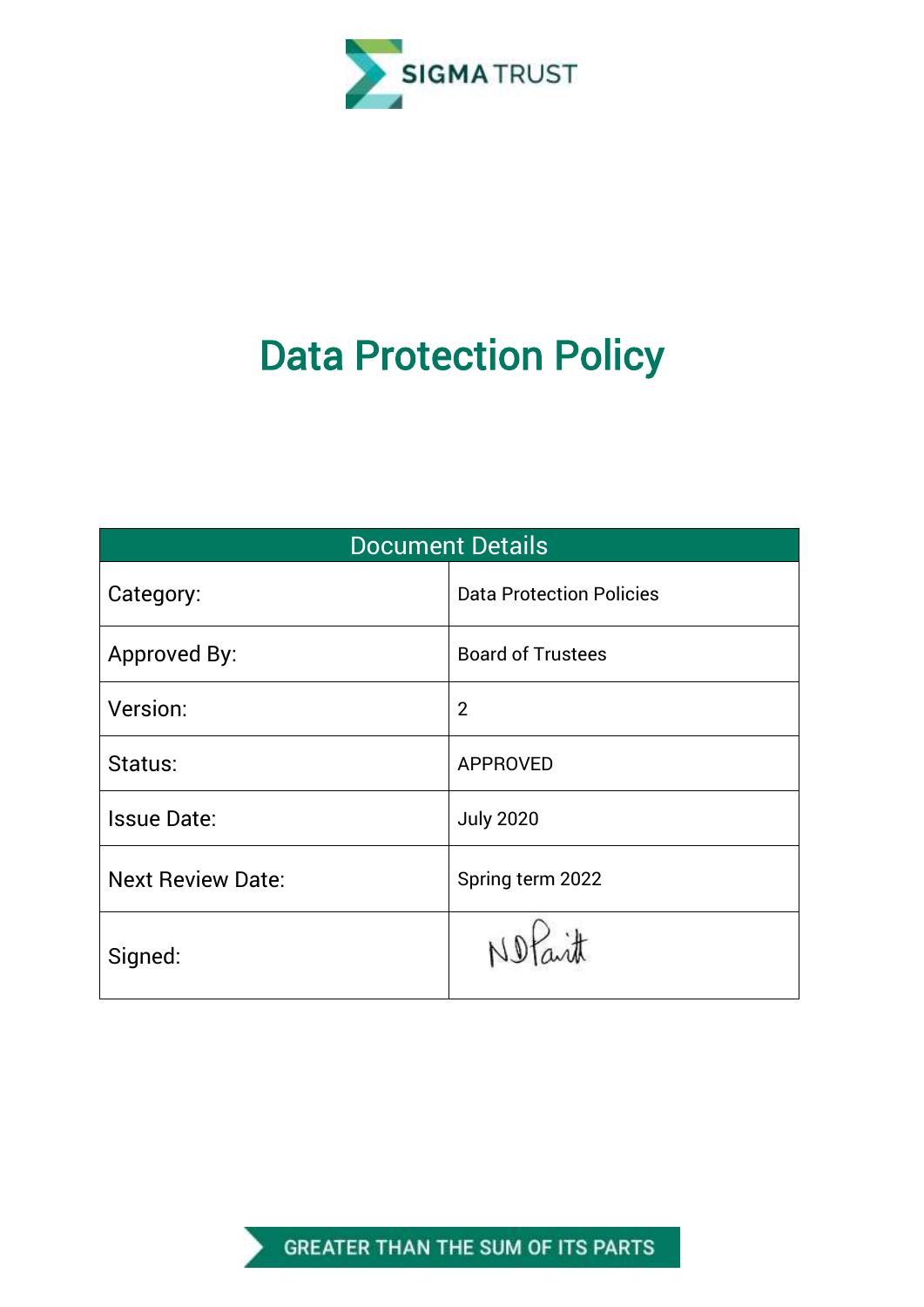

# **Ownership**

# **History**

| Version Author |            | <b>Dated</b>     | <b>Status</b> | <b>Details</b>                                                   |
|----------------|------------|------------------|---------------|------------------------------------------------------------------|
|                | JEI/KHo    | 17.01.18         | Approved      | Original Schoolbus model policy<br>approved at Board of Trustees |
|                |            |                  |               | Mtg 17.01.18                                                     |
| $\overline{2}$ | <b>KHo</b> | <b>July 2020</b> | Approved      | Annual review. Approved by                                       |
|                |            |                  |               | Trustees.                                                        |
|                |            |                  |               |                                                                  |
|                |            |                  |               |                                                                  |
|                |            |                  |               |                                                                  |
|                |            |                  |               |                                                                  |
|                |            |                  |               |                                                                  |
|                |            |                  |               |                                                                  |
|                |            |                  |               |                                                                  |
|                |            |                  |               |                                                                  |

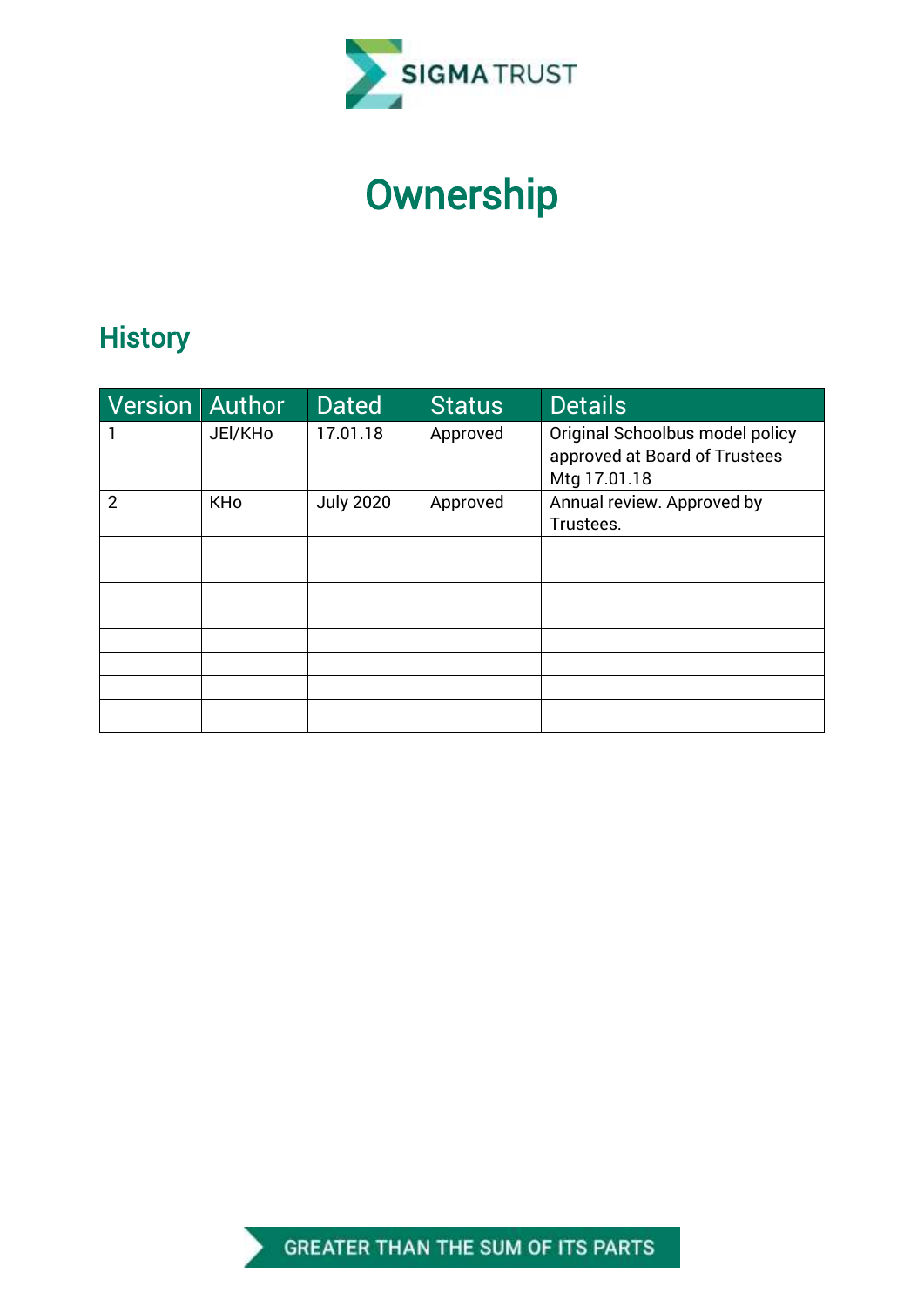

#### Contents:

[Statement of intent](#page-3-0)

- 1. [Legal framework](#page-4-0)
- 2. [Applicable data](#page-4-1)
- 3. [Principles](#page-5-0)
- 4. [Accountability](#page-5-1)
- 5. [Data protection officer \(DPO\)](#page-6-0)
- 6. [Lawful processing](#page-7-0)
- 7. [Consent](#page-8-0)
- 8. [The right to be informed](#page-10-0)
- 9. [The right of access](#page-11-0)
- 10. [The right to rectification](#page-12-0)
- 11. [The right to erasure](#page-12-1)
- 12. [The right to restrict processing](#page-13-0)
- 13. [The right to data portability](#page-14-0)
- 14. [The right to object](#page-15-0)
- 15. Automated decision making and profiling
- 16. [Privacy by design and privacy impact assessments](#page-17-0)
- 17. [Data breaches](#page-17-1)
- 18. [Data security](#page-19-0)
- 19. [Publication of information](#page-20-0)
- 20. [CCTV and photography](#page-21-0)
- 21. [Data retention](#page-21-1)
- 22. [DBS data](#page-21-2)
- 23. [Policy review](#page-22-0)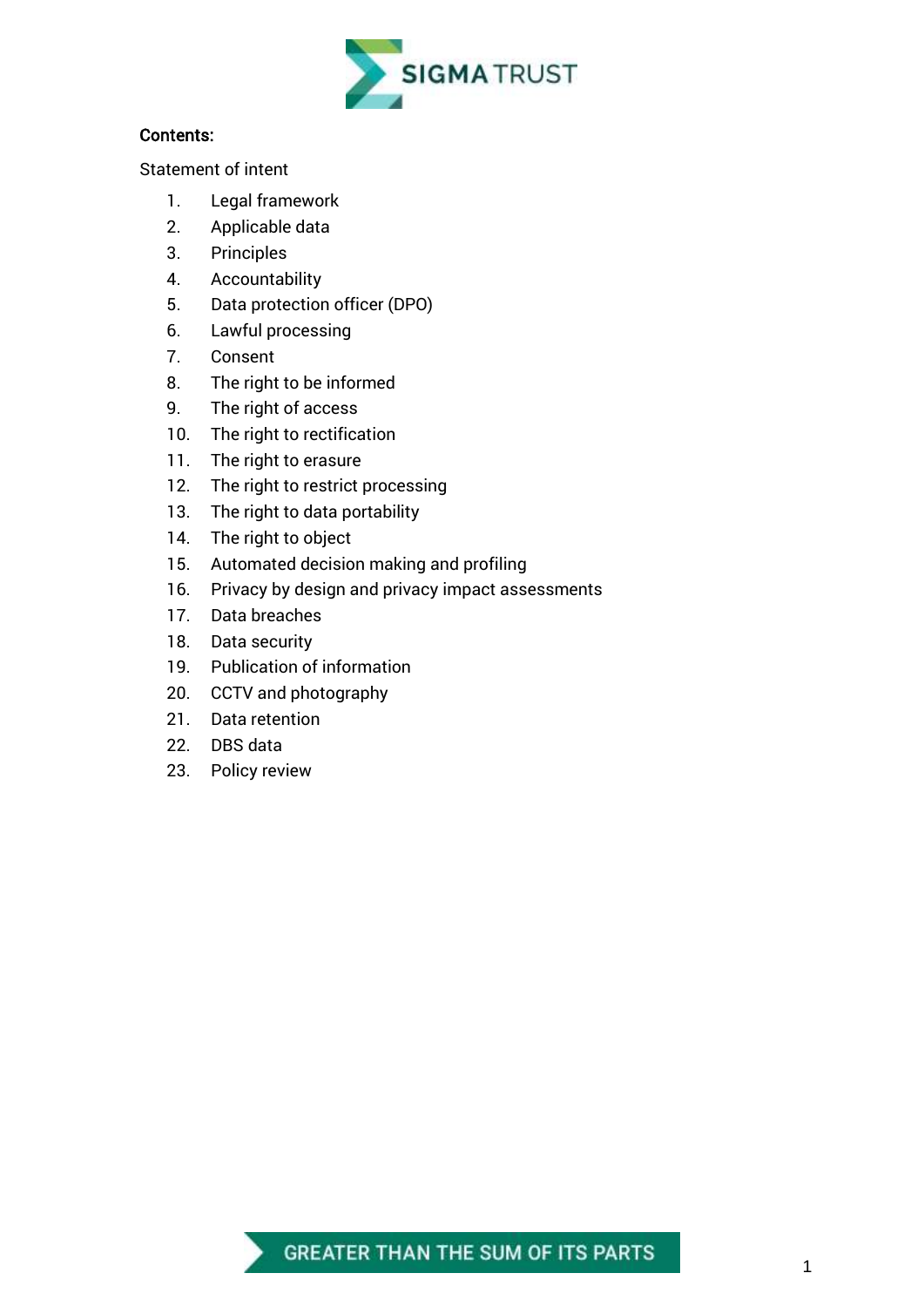

#### <span id="page-3-0"></span>Statement of intent

The Sigma Trust is required to keep and process certain information about its staff members and pupils in accordance with its legal obligations under the General Data Protection Regulation (GDPR).

The trust may, from time to time, be required to share personal information about its staff or pupils with other organisations, mainly the LA, other schools and educational bodies, and potentially social services.

This policy is in place to ensure all staff and governors are aware of their responsibilities and outlines how the trust complies with the following core principles of the GDPR.

Organisational methods for keeping data secure are imperative, and The Sigma Trust believes that it is good practice to keep clear practical policies, backed up by written procedures.

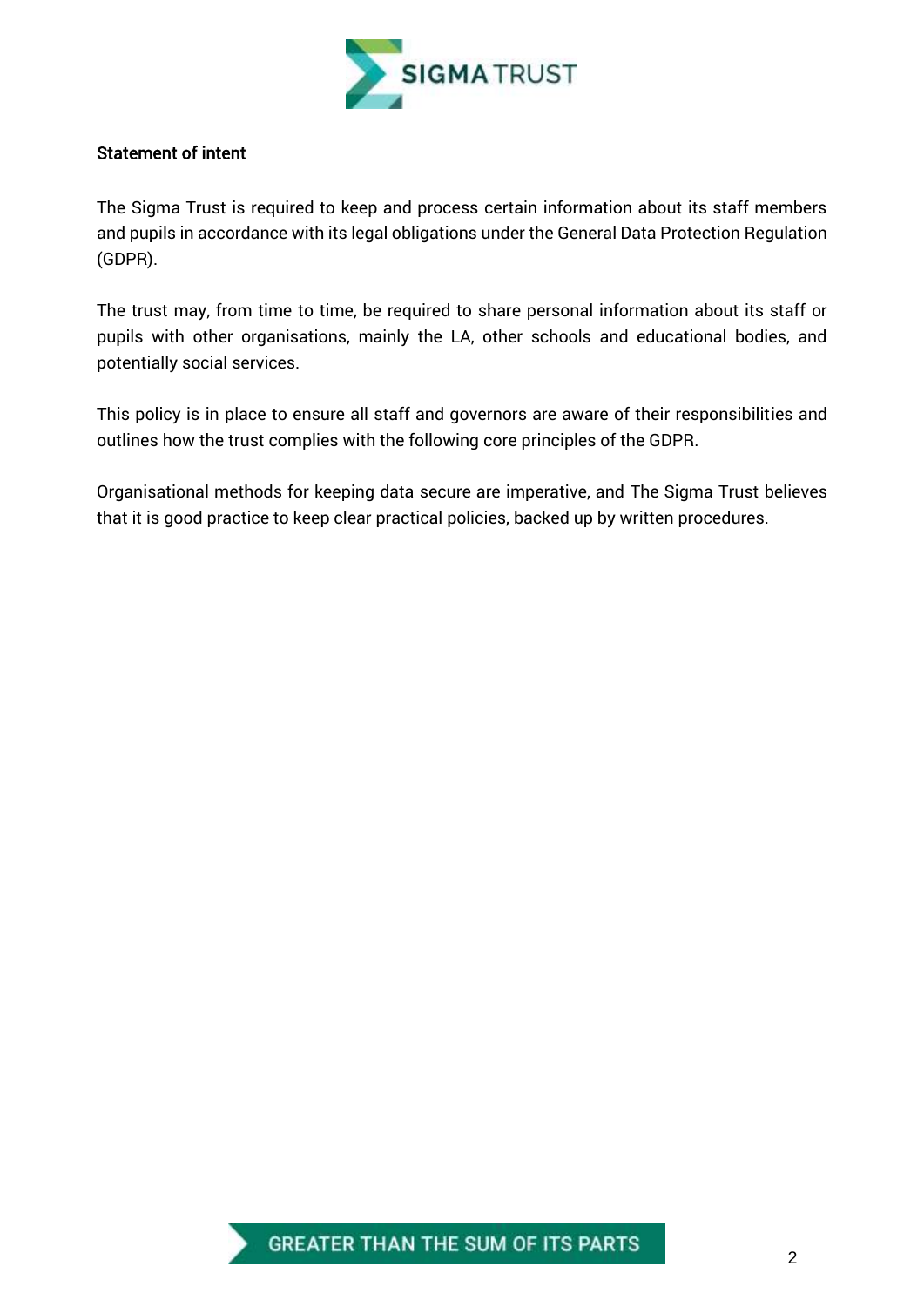

# <span id="page-4-0"></span>1. Legal framework

- 1.1. This policy has due regard to legislation, including, but not limited to the following:
	- The General Data Protection Regulation (GDPR)
	- The Freedom of Information Act 2000
	- The Education (Pupil Information) (England) Regulations 2005 (as amended in 2016)
	- The Freedom of Information and Data Protection (Appropriate Limit and Fees) Regulations 2004
	- The School Standards and Framework Act 1998
	- The Data Protection Act 2018 (inserted)
- 1.2. This policy will also have regard to the following guidance:
	- ICO (2018) 'Guide to the General Data Protection Regulation (GDPR)'
	- DfE (2018) 'Data protection: a toolkit for schools' insert'
- 1.3. This policy will be implemented in conjunction with the following other Trust policies:
	- Photography and Videos Policy
	- E-security Policy
	- Freedom of Information Policy
	- CCTV Policy
	- Code of Conduct
	- Child Protection and Safeguarding Policy
	- Records Management Policy

# <span id="page-4-1"></span>2. Applicable data

2.1. For the purpose of this policy, **personal data** refers to information that relates to an identifiable, living individual, including information such as an online identifier, such as an IP address. The GDPR applies to both automated personal data and to manual filing systems, where personal data is accessible according to specific criteria, as well as to chronologically ordered data and pseudonymised data, e.g. key-coded.

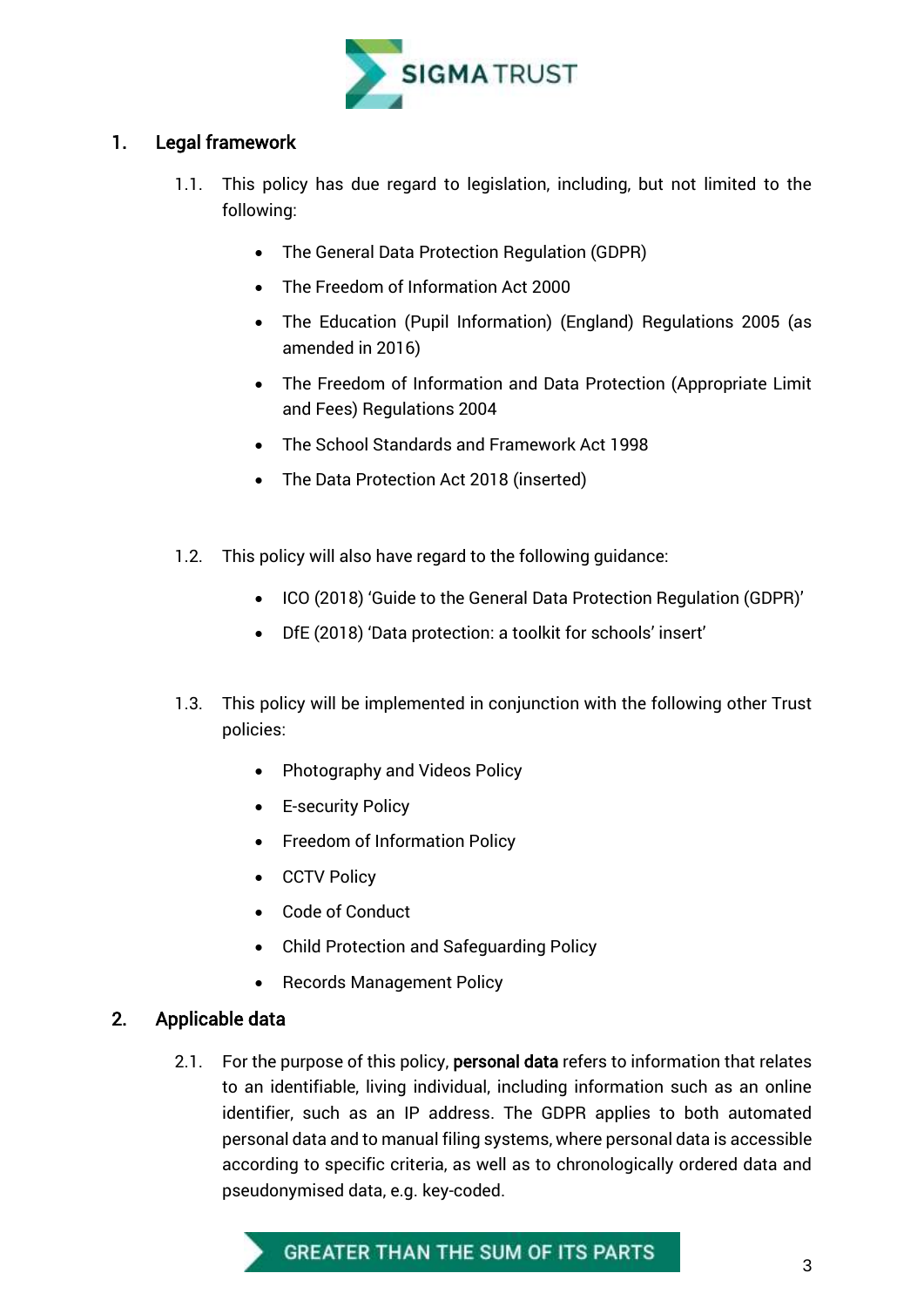

2.2. Sensitive personal data is referred to in the GDPR as 'special categories of personal data', which are broadly the same as those in the Data Protection Act (DPA) 1998. These specifically include the processing of genetic data, biometric data and data concerning health matters.

# <span id="page-5-0"></span>3. Principles

- 3.1. In accordance with the requirements outlined in the GDPR, personal data will be:
	- Processed lawfully, fairly and in a transparent manner in relation to individuals.
	- Collected for specified, explicit and legitimate purposes and not further processed in a manner that is incompatible with those purposes; further processing for archiving purposes in the public interest, scientific or historical research purposes or statistical purposes shall not be considered to be incompatible with the initial purposes.
	- Adequate, relevant and limited to what is necessary in relation to the purposes for which they are processed.
	- Accurate and, where necessary, kept up-to-date; every reasonable step must be taken to ensure that personal data that are inaccurate, having regard to the purposes for which they are processed, are erased or rectified without delay.
	- Kept in a form which permits identification of data subjects for no longer than is necessary for the purposes for which the personal data are processed; personal data may be stored for longer periods, insofar as the personal data will be processed solely for archiving purposes in the public interest, scientific or historical research purposes or statistical purposes, subject to implementation of the appropriate technical and organisational measures required by the GDPR in order to safeguard the rights and freedoms of individuals.
	- Processed in a manner that ensures appropriate security of the personal data, including protection against unauthorised or unlawful processing and against accidental loss, destruction or damage, using appropriate technical or organisational measures.
- <span id="page-5-1"></span>3.2. The GDPR also requires that "the controller shall be responsible for, and able to demonstrate, compliance with the principles".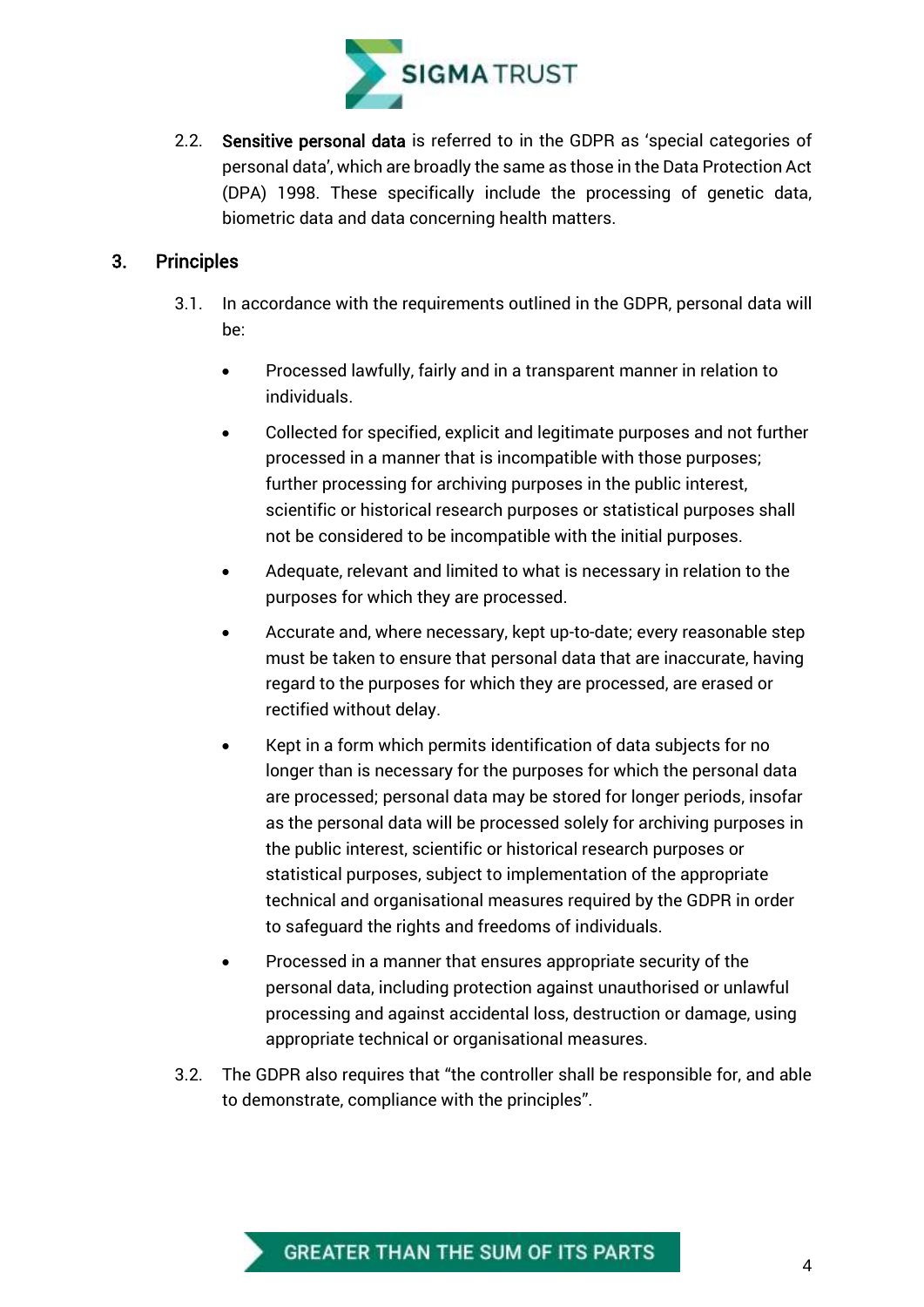

# 4. Accountability

- 4.1. The Sigma Trust will implement appropriate technical and organisational measures to demonstrate that data is processed in line with the principles set out in the GDPR.
- 4.2. The Trust will provide comprehensive, clear and transparent privacy policies.
- 4.3. Additional internal records of the Trust's processing activities will be maintained and kept up-to-date.
- 4.4. Internal records of processing activities will include the following:
	- Name and details of the organisation
	- $\bullet$  Purpose(s) of the processing
	- Description of the categories of individuals and personal data
	- Retention schedules
	- Categories of recipients of personal data
	- Description of technical and organisational security measures
	- Details of transfers to third countries, including documentation of the transfer mechanism safeguards in place
- 4.5. The Trust will implement measures that meet the principles of data protection by design and data protection by default, such as:
	- Data minimisation.
	- Pseudonymisation.
	- Transparency.
	- Allowing individuals to monitor processing.
	- Continuously creating and improving security features.
- 4.6. Data protection impact assessments will be used, where appropriate.

#### <span id="page-6-0"></span>5. Data protection officer (DPO)

- 5.1. A DPO will be appointed in order to:
	- Inform and advise the Trust and its employees about their obligations to comply with the GDPR and other data protection laws.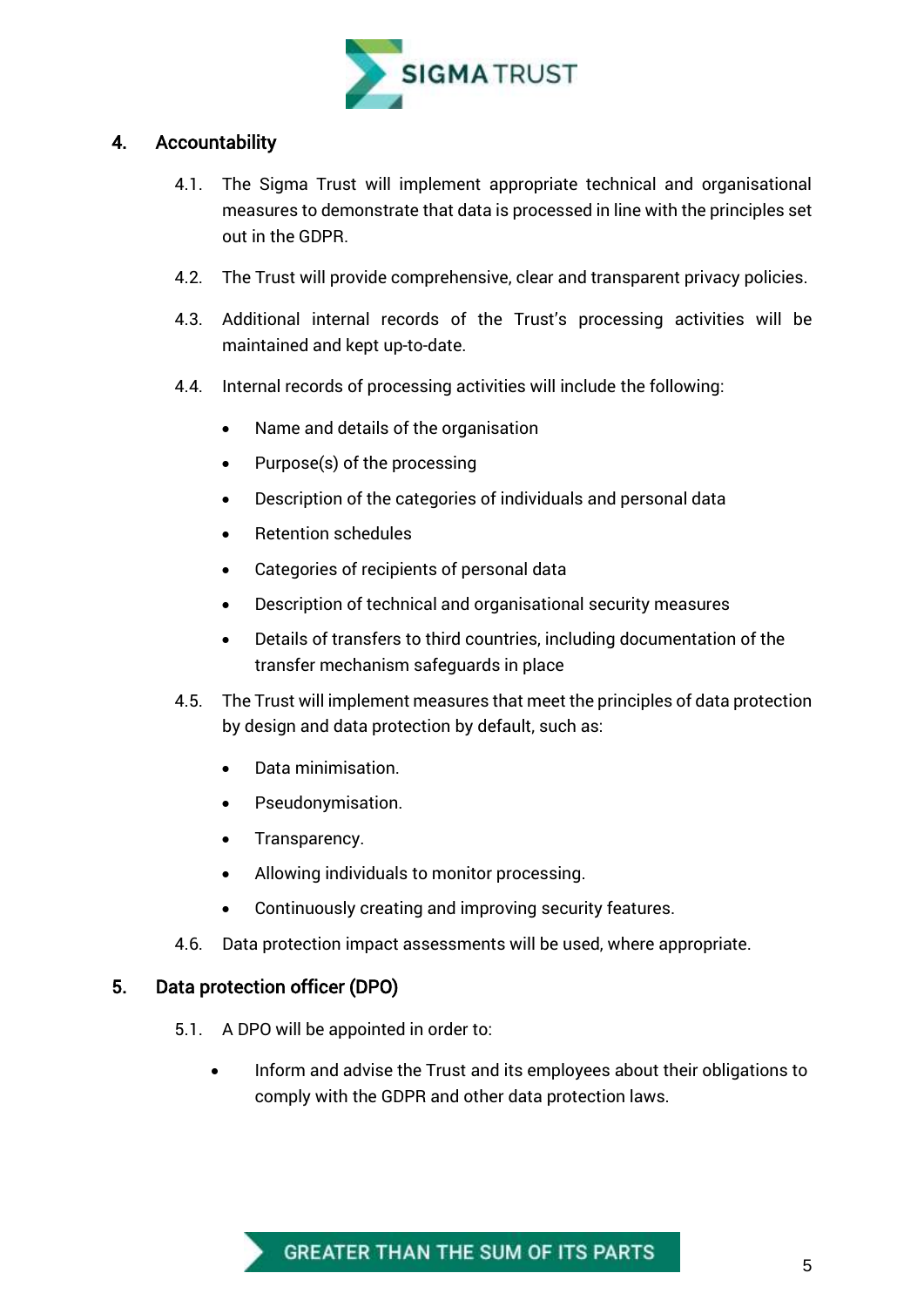

- Monitor the Trust's compliance with the GDPR and other laws, including managing internal data protection activities, advising on data protection impact assessments, conducting internal audits, and providing the required training to staff members.
- 5.2. An existing employee will be appointed to the role of DPO provided that their duties are compatible with the duties of the DPO and do not lead to a conflict of interests.
- 5.3. The individual appointed as DPO will have professional experience and knowledge of data protection law, particularly that in relation to schools.
- 5.4. The DPO will report to the highest level of management at the trust, which is the Chief Executive Officer.
- 5.5. The DPO will operate independently and will not be dismissed or penalised for performing their task.
- 5.6. Sufficient resources will be provided to the DPO to enable them to meet their GDPR obligations.

# <span id="page-7-0"></span>6. Lawful processing

- 6.1. The legal basis for processing data will be identified and documented prior to data being processed.
- 6.2. Under the GDPR, data will be lawfully processed under the following conditions:
	- The consent of the data subject has been obtained.
	- Processing is necessary for:
		- Compliance with a legal obligation.
		- The performance of a task carried out in the public interest or in the exercise of official authority vested in the controller.
		- For the performance of a contract with the data subject or to take steps to enter into a contract.
		- Protecting the vital interests of a data subject or another person.
		- For the purposes of legitimate interests pursued by the controller or a third party, except where such interests are overridden by the interests, rights or freedoms of the data subject. (This condition is not available to processing undertaken by the school in the performance of its tasks.)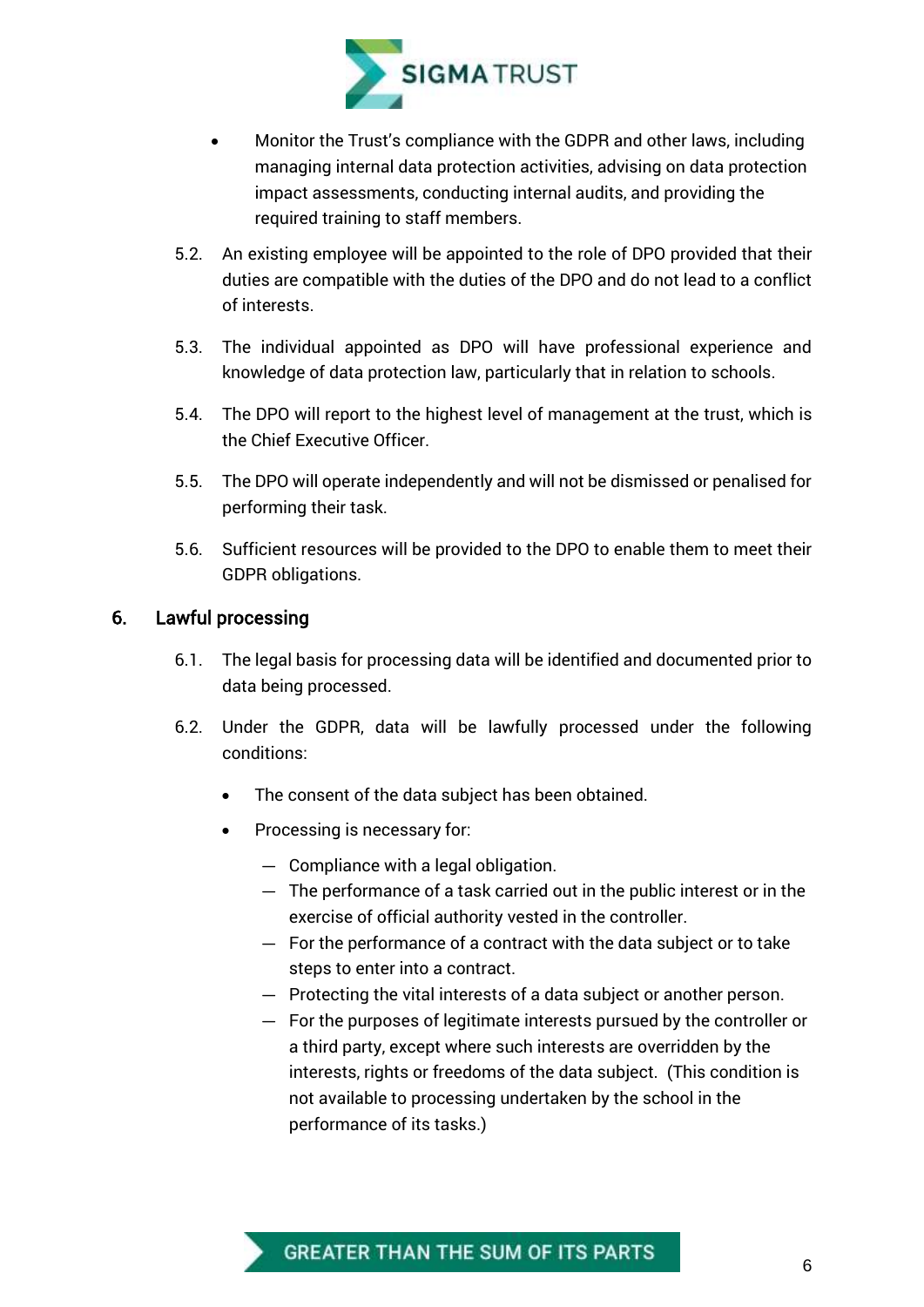

- 6.3 Sensitive data will only be processed under the following conditions:
	- Explicit consent of the data subject, unless reliance on consent is prohibited by EU or Member State law.
	- Processing carried out by a not-for-profit body with a political, philosophical, religious or trade union aim provided the processing relates only to members or former members (or those who have regular contact with it in connection with those purposes) and provided there is no disclosure to a third party without consent.
	- Processing relates to personal data manifestly made public by the data subject.
	- Processing is necessary for:
		- Carrying out obligations under employment, social security or social protection law, or a collective agreement.
		- Protecting the vital interests of a data subject or another individual where the data subject is physically or legally incapable of giving consent.
		- The establishment, exercise or defence of legal claims or where courts are acting in their judicial capacity.
		- Reasons of substantial public interest on the basis of Union or Member State law which is proportionate to the aim pursued and which contains appropriate safeguards.
		- The purposes of preventative or occupational medicine, for assessing the working capacity of the employee, medical diagnosis, the provision of health or social care or treatment or management of health or social care systems and services on the basis of Union or Member State law or a contract with a health professional.
		- Reasons of public interest in the area of public health, such as protecting against serious cross-border threats to health or ensuring high standards of healthcare and of medicinal products or medical devices.
		- Archiving purposes in the public interest, or scientific and historical research purposes or statistical purposes in accordance with Article 89(1).

# <span id="page-8-0"></span>7. Consent

- 7.1. Consent must be a positive indication. It cannot be inferred from silence, inactivity or pre-ticked boxes.
- 7.2. Consent will only be accepted where it is freely given, specific, informed and an unambiguous indication of the individual's wishes.

# GREATER THAN THE SUM OF ITS PARTS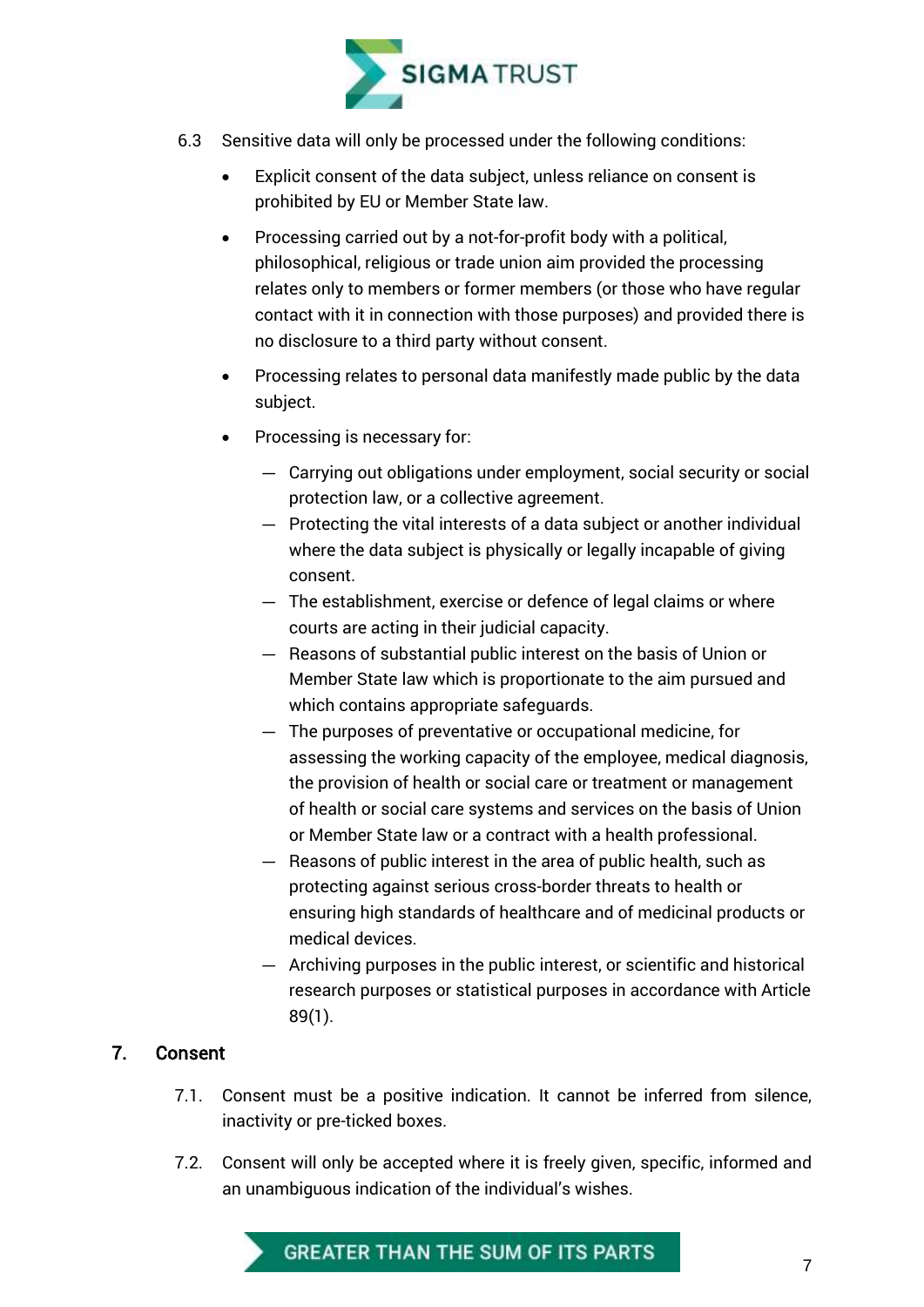

- 7.3. Where consent is given, a record will be kept documenting how and when consent was given.
- 7.4. The Trust ensures that consent mechanisms meet the standards of the GDPR. Where the standard of consent cannot be met, an alternative legal basis for processing the data must be found, or the processing must cease.
- 7.5. Consent accepted under the DPA will be reviewed to ensure it meets the standards of the GDPR; however, acceptable consent obtained under the DPA will not be reobtained.
- 7.6. Consent can be withdrawn by the individual at any time.
- 7.7. Where a child is under the age of 16 [or younger if the law provides it (up to the age of13)], the consent of parents will be sought prior to the processing of a child's data, except where the processing is related to preventative or counselling services offered directly to a child.
- 7.8. In all other instances with regards to obtaining consent, an appropriate age of consent is considered by the school on a case-by-case basis, taking into account the requirements outlined in 7.2.

# 8. Sharing data without consent

- 8.1. The school may share information without consent in specific circumstances. To determine whether information can be shared with consent, the school will identify one of the other lawful bases for processing:
	- Contract the processing is necessary for a contract held between the school and individual, or because the individual has asked the school to take specific tests before entering into a contract.
	- **•** Legal obligation  $-$  the processing is necessary for the school to comply with the law (not including contractual obligations).
	- Vital interests the processing is necessary to protect someone's life.
	- Public task the processing is necessary for the school to perform a task in the public interest or for its official functions, and the task or function has a clear basis in law.
	- Legitimate interests the processing is necessary for the school's legitimate interests or the legitimate interests of a third party, unless there is good reason to protect the individual's personal data which overrides those legitimate interests.

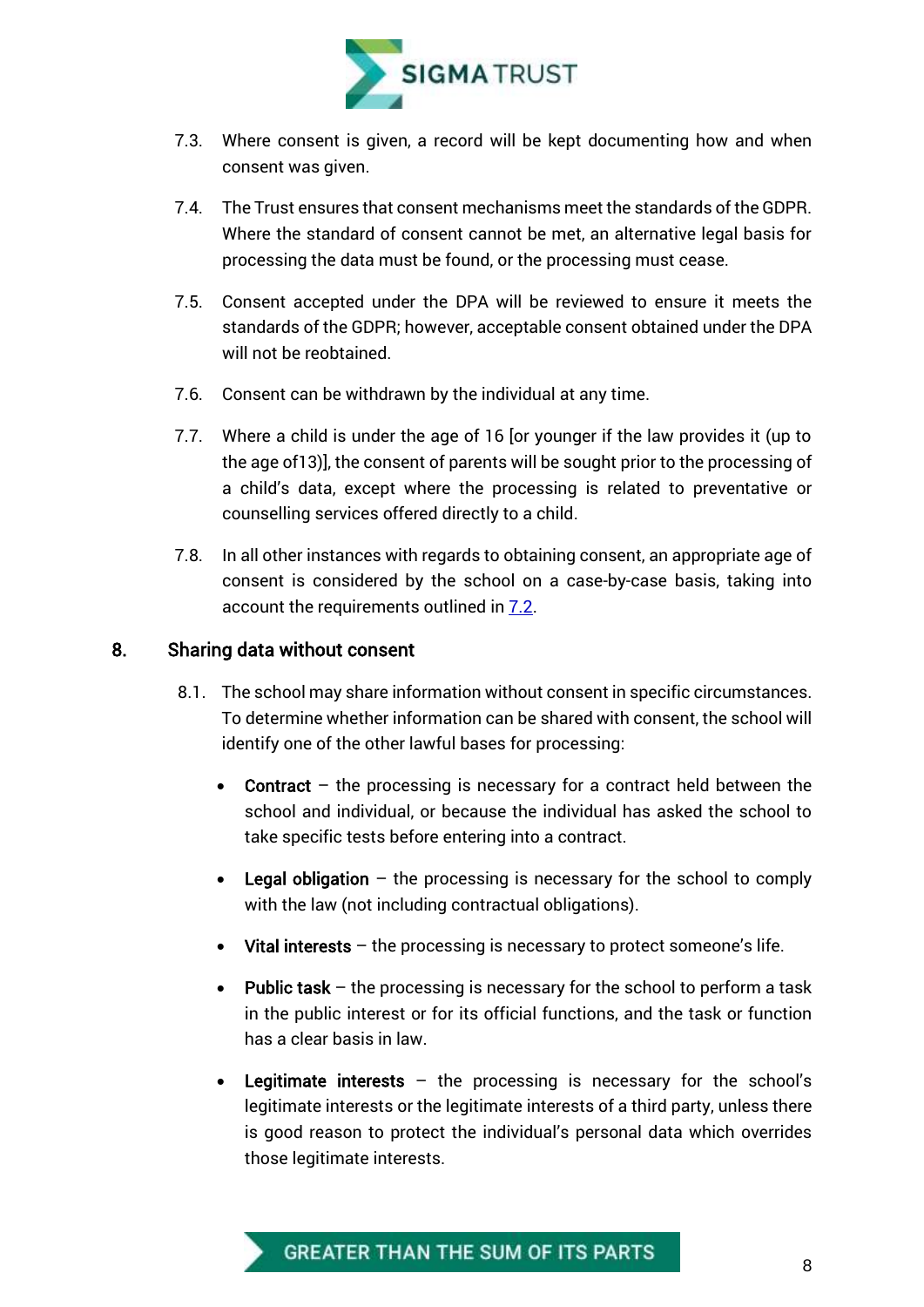

- 8.2. Where the school is able to justify one of the lawful bases outlined in 8.1, an exemption applies, or there is a requirement under another law, information may be shared without consent.
- 8.3. Specifically, the GDPR does not prevent, or limit, the sharing of information for the purposes of keeping children safe, and information may be shared without consent if to gain consent would place a child at risk.

# <span id="page-10-0"></span>9. The right to be informed

- 9.1. Adults and children have the same right to be informed about how the school uses their data.
- 9.2. The privacy notice supplied to individuals, including children, in regards to the processing of their personal data will be written in clear, plain language which is concise, transparent, easily accessible and free of charge.
- 9.3. In relation to data obtained both directly from the data subject and not obtained directly from the data subject, the following information will be supplied within the privacy notice:
	- The identity and contact details of the controller, and where applicable, the controller's representative and the DPO.
	- The purpose of, and the legal basis for, processing the data.
	- The legitimate interests of the controller or third party.
	- Any recipient or categories of recipients of the personal data.
	- Details of transfers to third countries and the safeguards in place.
	- The retention period of criteria used to determine the retention period.
	- The existence of the data subject's rights, including the right to:
		- Withdraw consent at any time.
		- Lodge a complaint with a supervisory authority.
	- The existence of automated decision making, including profiling, how decisions are made, the significance of the process and the consequences.
- 9.4. Where data is obtained directly from the data subject, information regarding whether the provision of personal data is part of a statutory or contractual requirement, as well as any possible consequences of failing to provide the personal data, will be provided.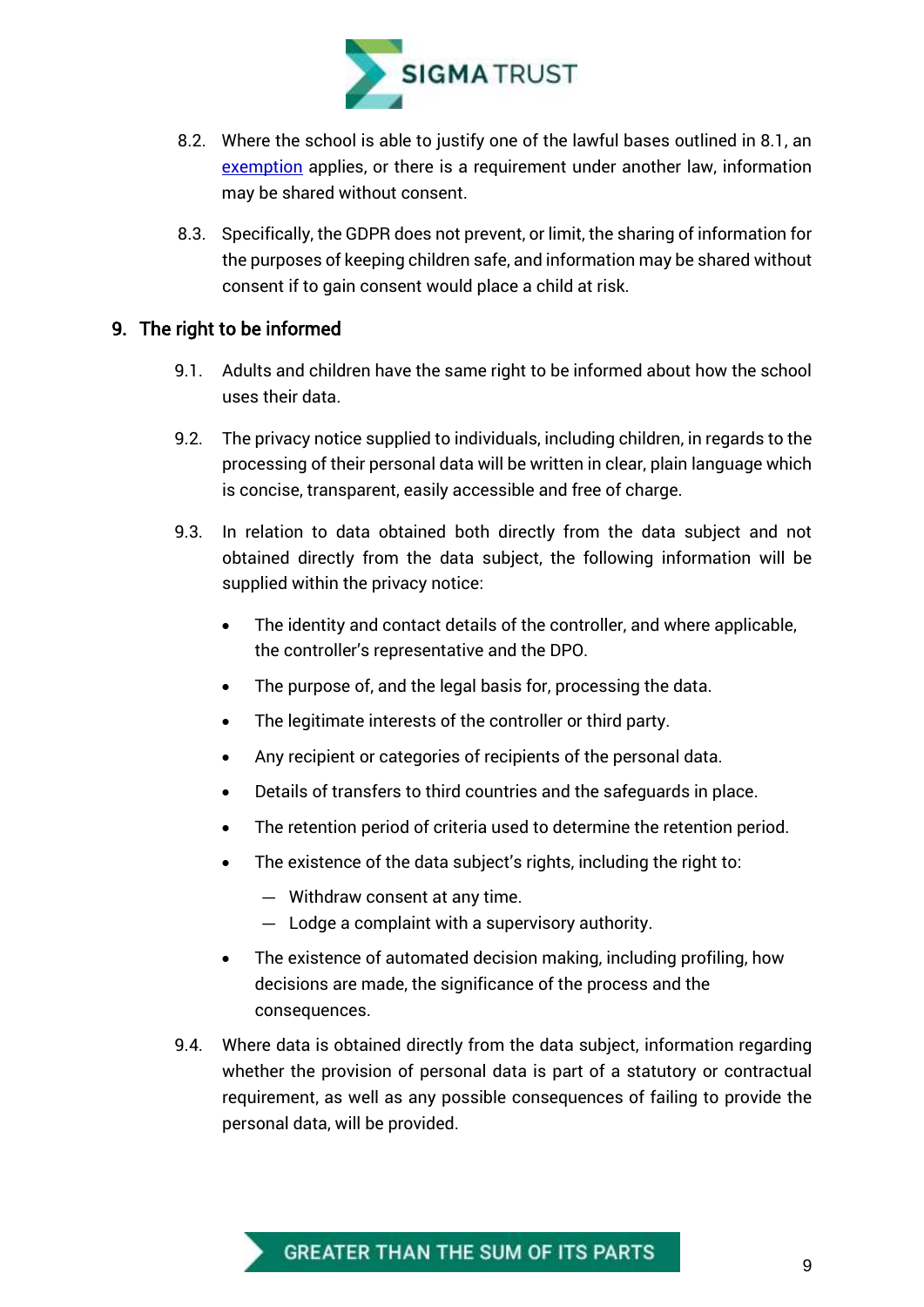

- 9.5. Where data is not obtained directly from the data subject, information regarding the categories of personal data that the school holds, the source that the personal data originates from and whether it came from publicly accessible sources, will be provided.
- 9.6. For data obtained directly from the data subject, this information will be supplied at the time the data is obtained.
- 9.7. In relation to data that is not obtained directly from the data subject, this information will be supplied:
	- Within one month of having obtained the data.
	- If disclosure to another recipient is envisaged, at the latest, before the data are disclosed.
	- If the data are used to communicate with the individual, at the latest, when the first communication takes place.

#### <span id="page-11-0"></span>10. The right of access

- 10.1. Individuals, including children, have the right to obtain confirmation that their data is being processed.
- 10.2. Individuals, including children, have the right to submit a subject access request (SAR) to gain access to their personal data in order to verify the lawfulness of the processing.
- 10.3. The Trust will verify the identity of the person making the request before any information is supplied.
- 10.4. A copy of the information will be supplied to the individual free of charge; however, the Trust may impose a 'reasonable fee' to comply with requests for further copies of the same information.
- 10.5. Where a SAR has been made electronically, the information will be provided in a commonly used electronic format.
- 10.6. Where a request is manifestly unfounded, excessive or repetitive, a reasonable fee will be charged.
- 10.7. All fees will be based on the administrative cost of providing the information.
- 10.8. All requests will be responded to without delay and at the latest, within one month of receipt.

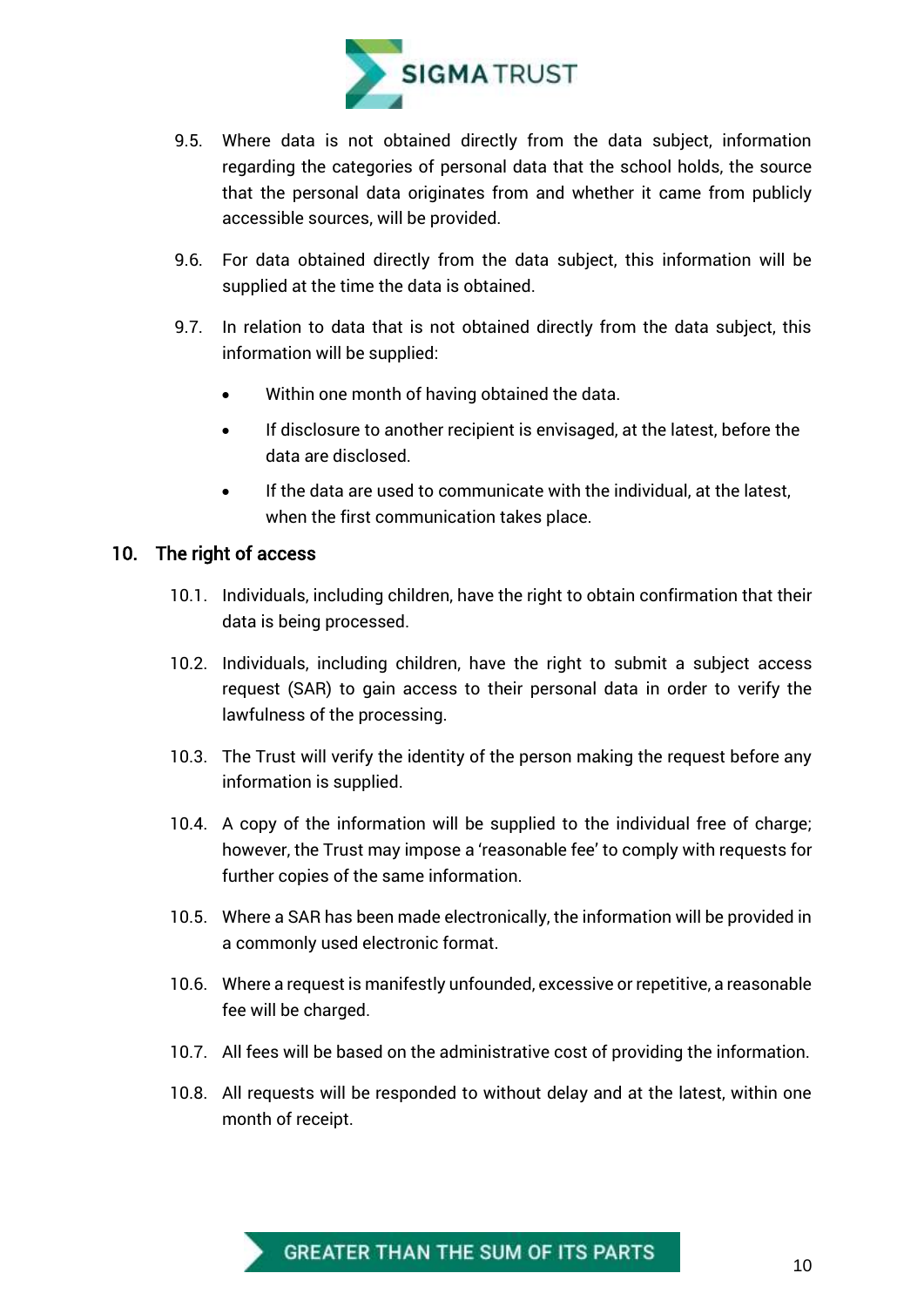

- 10.9. In the event of numerous or complex requests, the period of compliance will be extended by a further two months. The individual will be informed of this extension, and will receive an explanation of why the extension is necessary, within one month of the receipt of the request.
- 10.10. Where a request is manifestly unfounded or excessive, the Trust holds the right to refuse to respond to the request. The individual will be informed of this decision and the reasoning behind it, as well as their right to complain to the supervisory authority and to a judicial remedy, within one month of the refusal.
- 10.11. In the event that a large quantity of information is being processed about an individual, the Trust will ask the individual to specify the information the request is in relation to.

# <span id="page-12-0"></span>11. The right to rectification

- 11.1. Individuals, including children, are entitled to have any inaccurate or incomplete personal data rectified.
- 11.2. Where the personal data in question has been disclosed to third parties, the Trust will inform them of the rectification where possible.
- 11.3. Where appropriate, the Trust will inform the individual about the third parties that the data has been disclosed to.
- 11.4. Requests for rectification will be responded to within one month; this will be extended by two months where the request for rectification is complex.
- 11.5. Where no action is being taken in response to a request for rectification, the Trust will explain the reason for this to the individual, and will inform them of their right to complain to the supervisory authority and to a judicial remedy.

#### <span id="page-12-1"></span>12. The right to erasure

- 12.1. Individuals, including children, hold the right to request the deletion or removal of personal data where there is no compelling reason for its continued processing.
- 12.2. Individuals have the right to erasure in the following circumstances:
	- Where the personal data is no longer necessary in relation to the purpose for which it was originally collected/processed
	- When the individual withdraws their consent
	- When the individual objects to the processing and there is no overriding legitimate interest for continuing the processing

# GREATER THAN THE SUM OF ITS PARTS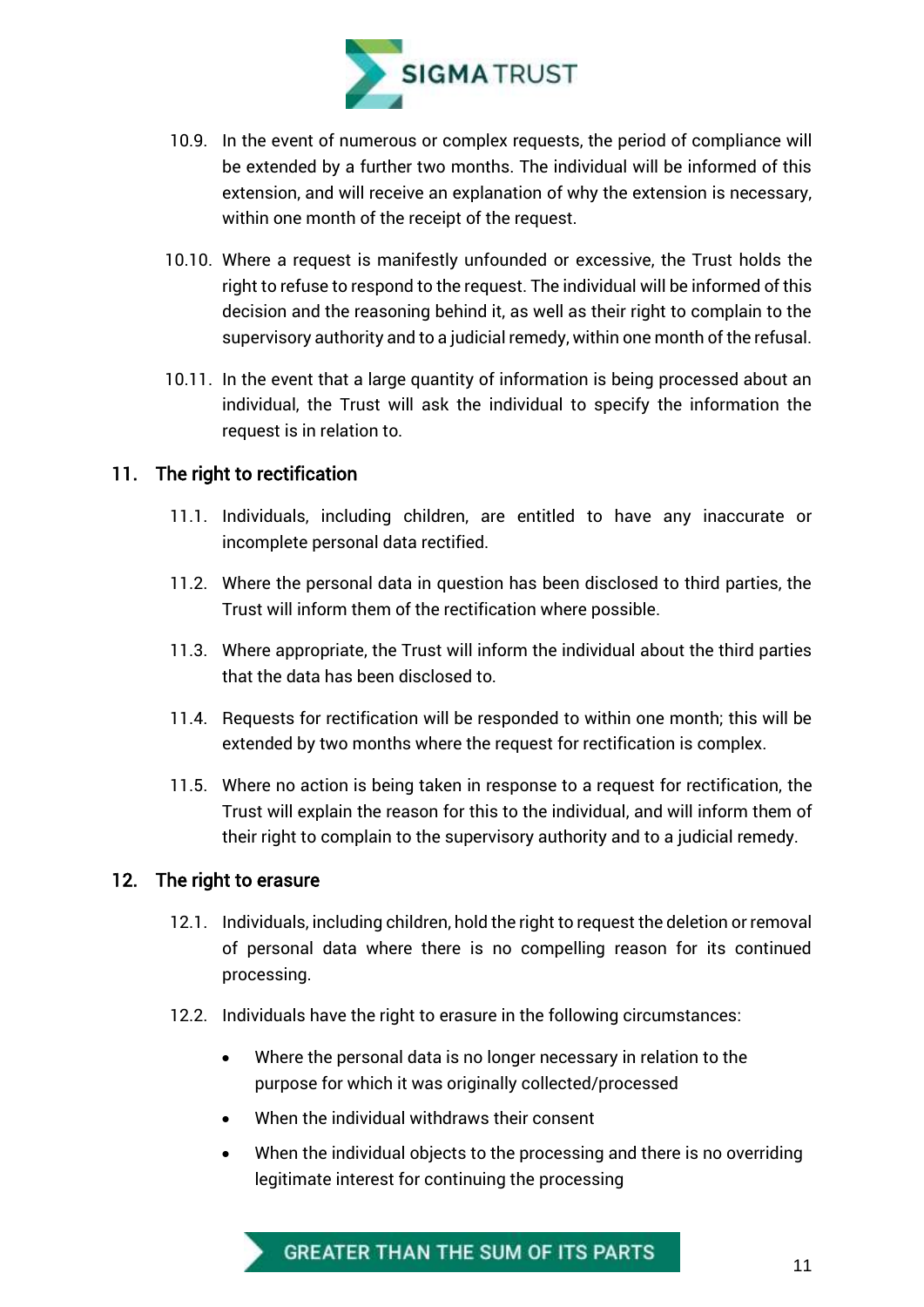

- The personal data was unlawfully processed
- The personal data is required to be erased in order to comply with a legal obligation
- The personal data is processed in relation to the offer of information society services to a child
- 12.3. The Trust has the right to refuse a request for erasure where the personal data is being processed for the following reasons:
	- To exercise the right of freedom of expression and information
	- To comply with a legal obligation for the performance of a public interest task or exercise of official authority
	- For public health purposes in the public interest
	- For archiving purposes in the public interest, scientific research, historical research or statistical purposes
	- The exercise or defence of legal claims
- 12.4. As a child may not fully understand the risks involved in the processing of data when consent is obtained, special attention will be given to existing situations where a child has given consent to processing and they later request erasure of the data, regardless of age at the time of the request.
- 12.5. Where personal data has been disclosed to third parties, they will be informed about the erasure of the personal data, unless it is impossible or involves disproportionate effort to do so.
- 12.6. Where personal data has been made public within an online environment, the Trust will inform other organisations who process the personal data to erase links to and copies of the personal data in question.

# <span id="page-13-0"></span>13. The right to restrict processing

- 13.1. Individuals, including children, have the right to block or suppress the Trust's processing of personal data.
- 13.2. In the event that processing is restricted, the Trust will store the personal data, but not further process it, guaranteeing that just enough information about the individual has been retained to ensure that the restriction is respected in future.
- 13.3. The Trust will restrict the processing of personal data in the following circumstances:

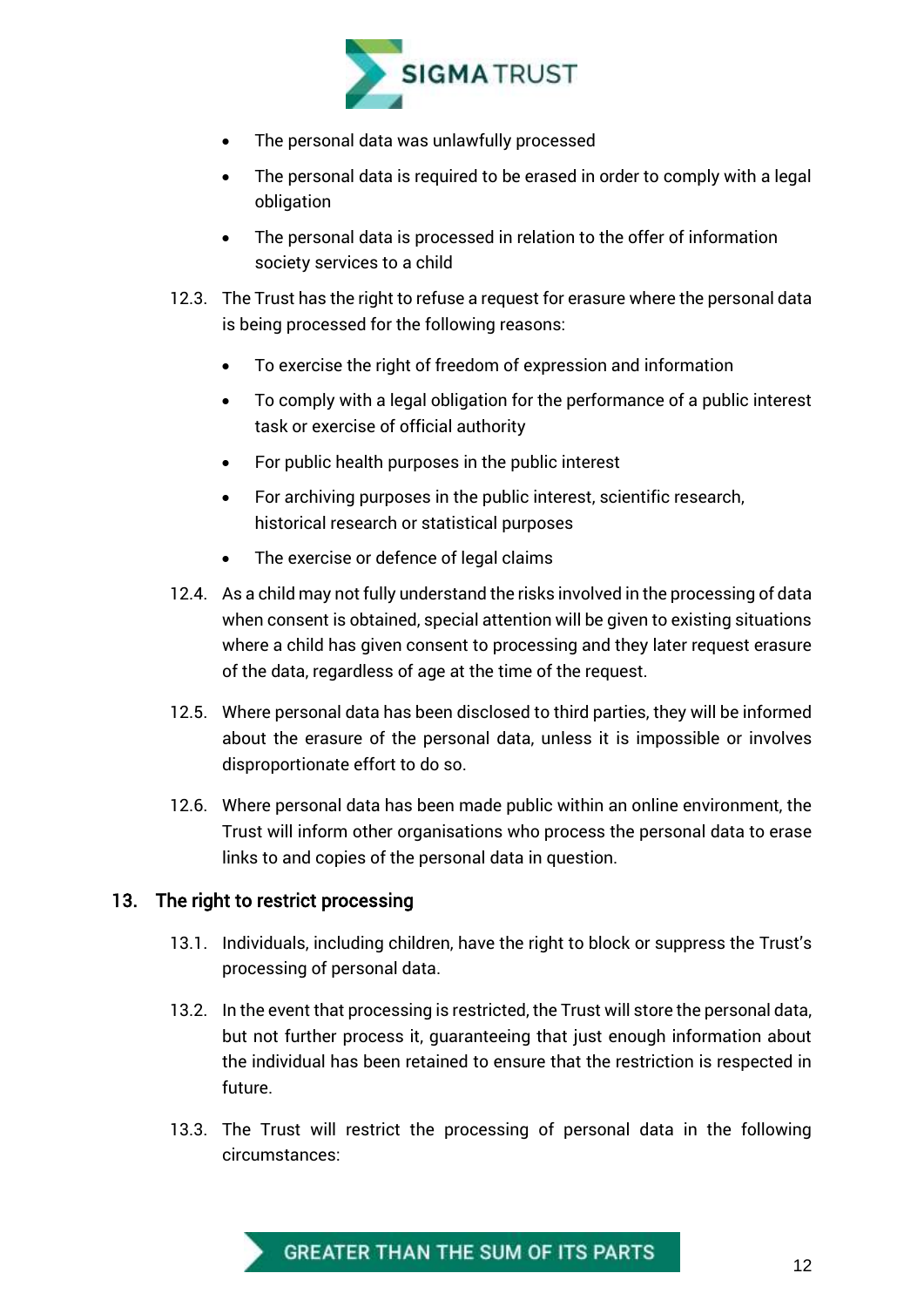

- Where an individual contests the accuracy of the personal data, processing will be restricted until the Trust has verified the accuracy of the data
- Where an individual has objected to the processing and the Trust is considering whether their legitimate grounds override those of the individual
- Where processing is unlawful and the individual opposes erasure and requests restriction instead
- Where the Trust no longer needs the personal data but the individual requires the data to establish, exercise or defend a legal claim
- 13.4. If the personal data in question has been disclosed to third parties, the Trust will inform them about the restriction on the processing of the personal data, unless it is impossible or involves disproportionate effort to do so.
- 13.5. The Trust will inform individuals when a restriction on processing has been lifted.

# <span id="page-14-0"></span>14. The right to data portability

- 14.1. Individuals, including children, have the right to obtain and reuse their personal data for their own purposes across different services.
- 14.2. Personal data can be easily moved, copied or transferred from one IT environment to another in a safe and secure manner, without hindrance to usability.
- 14.3. The right to data portability only applies in the following cases:
	- To personal data that an individual has provided to a controller
	- Where the processing is based on the individual's consent or for the performance of a contract
	- When processing is carried out by automated means
- 14.4. Personal data will be provided in a structured, commonly used and machinereadable form.
- 14.5. The Trust will provide the information free of charge.
- 14.6. Where feasible, data will be transmitted directly to another organisation at the request of the individual.
- 14.7. The Sigma Trust is not required to adopt or maintain processing systems which are technically compatible with other organisations.

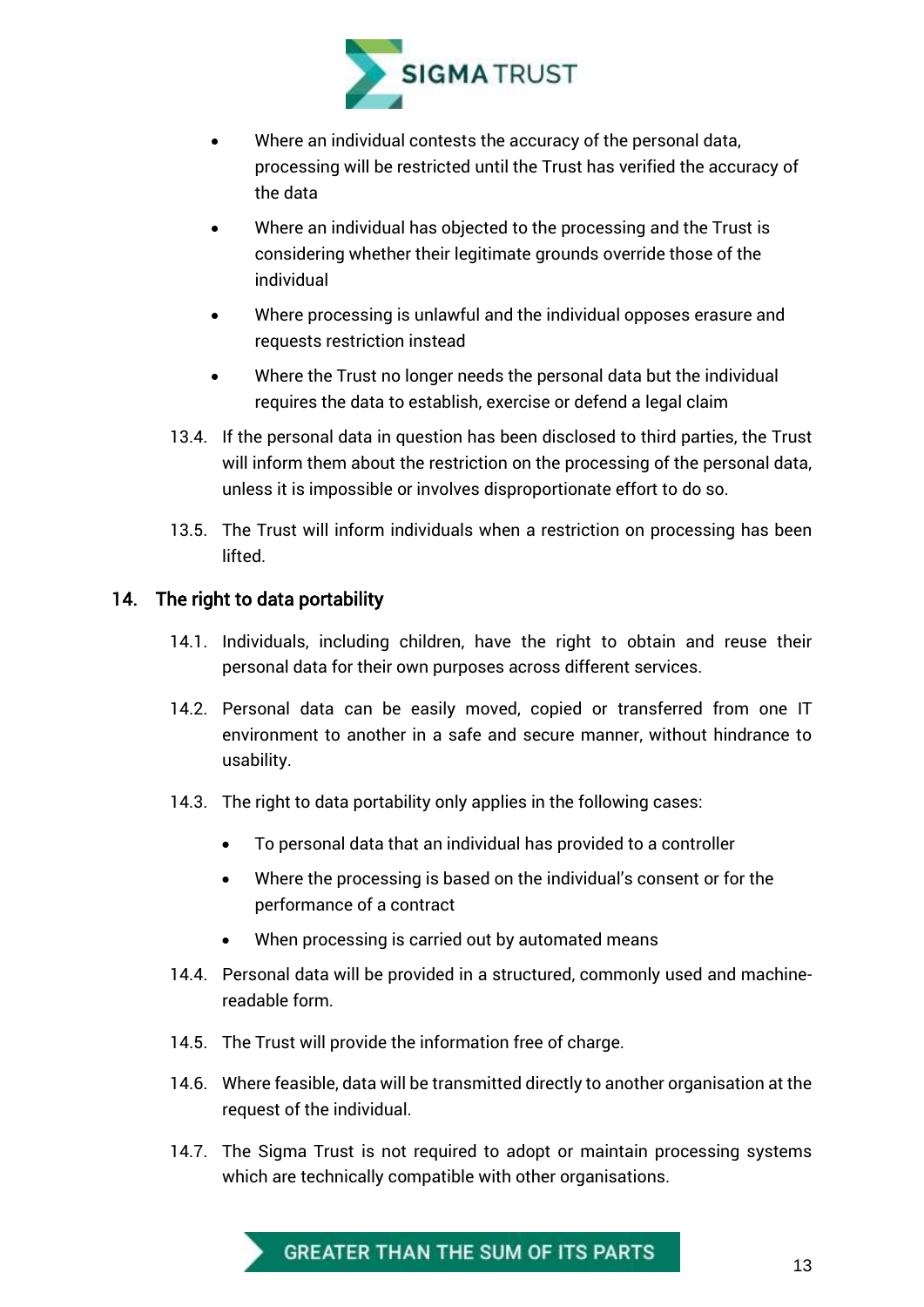

- 14.8. In the event that the personal data concerns more than one individual, the Trust will consider whether providing the information would prejudice the rights of any other individual.
- 14.9. The Trust will respond to any requests for portability within one month.
- 14.10. Where the request is complex, or a number of requests have been received, the timeframe can be extended by two months, ensuring that the individual is informed of the extension and the reasoning behind it within one month of the receipt of the request.
- 14.11. Where no action is being taken in response to a request, the Trust will, without delay and at the latest within one month, explain to the individual the reason for this and will inform them of their right to complain to the supervisory authority and to a judicial remedy.

# <span id="page-15-0"></span>15. The right to object

- 15.1. The Trust will inform individuals, including children, of their right to object at the first point of communication, and this information will be outlined in the privacy notice and explicitly brought to the attention of the data subject, ensuring that it is presented clearly and separately from any other information.
- 15.2. Individuals, including children, have the right to object to the following:
	- Processing based on legitimate interests or the performance of a task in the public interest
	- Direct marketing
	- Processing for purposes of scientific or historical research and statistics.
- 15.3. Where personal data is processed for the performance of a legal task or legitimate interests:
	- An individual's grounds for objecting must relate to his or her particular situation.
	- The Trust will stop processing the individual's personal data unless the processing is for the establishment, exercise or defence of legal claims, or, where the Trust can demonstrate compelling legitimate grounds for the processing, which override the interests, rights and freedoms of the individual.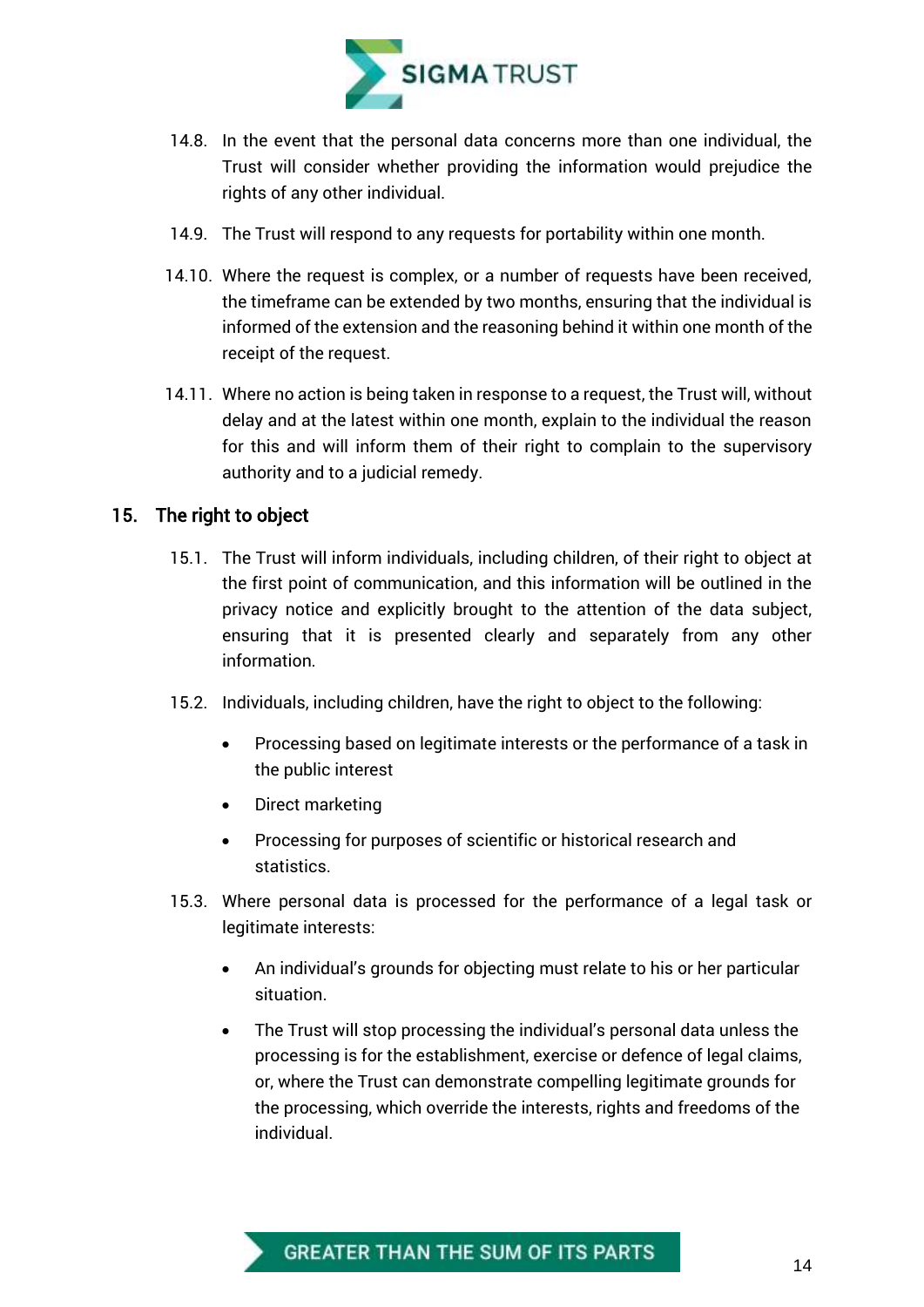

- 15.4. Where personal data is processed for direct marketing purposes:
	- The Trust will stop processing personal data for direct marketing purposes as soon as an objection is received.
	- The Trust cannot refuse an individual's objection regarding data that is being processed for direct marketing purposes.
- 15.5. Where personal data is processed for research purposes:
	- The individual must have grounds relating to their particular situation in order to exercise their right to object.
	- Where the processing of personal data is necessary for the performance of a public interest task, the Trust is not required to comply with an objection to the processing of the data.
- 15.6. Where the processing activity is outlined above, but is carried out online, the Trust will offer a method for individuals to object online.

# 16. Automated decision making and profiling

- 16.1. Individuals have the right not to be subject to a decision when:
	- It is based on automated processing, e.g. profiling.
	- It produces a legal effect or a similarly significant effect on the individual.
- 16.2. The Trust will take steps to ensure that individuals are able to obtain human intervention, express their point of view, and obtain an explanation of the decision and challenge it.
- 16.3. When automatically processing personal data for profiling purposes, the Trust will ensure that the appropriate safeguards are in place, including:
	- Ensuring processing is fair and transparent by providing meaningful information about the logic involved, as well as the significance and the predicted impact.
	- Using appropriate mathematical or statistical procedures.
	- Implementing appropriate technical and organisational measures to enable inaccuracies to be corrected and minimise the risk of errors.
	- Securing personal data in a way that is proportionate to the risk to the interests and rights of the individual and prevents discriminatory effects.
- 16.4. Automated decisions must not concern a child or be based on the processing of sensitive data, unless:

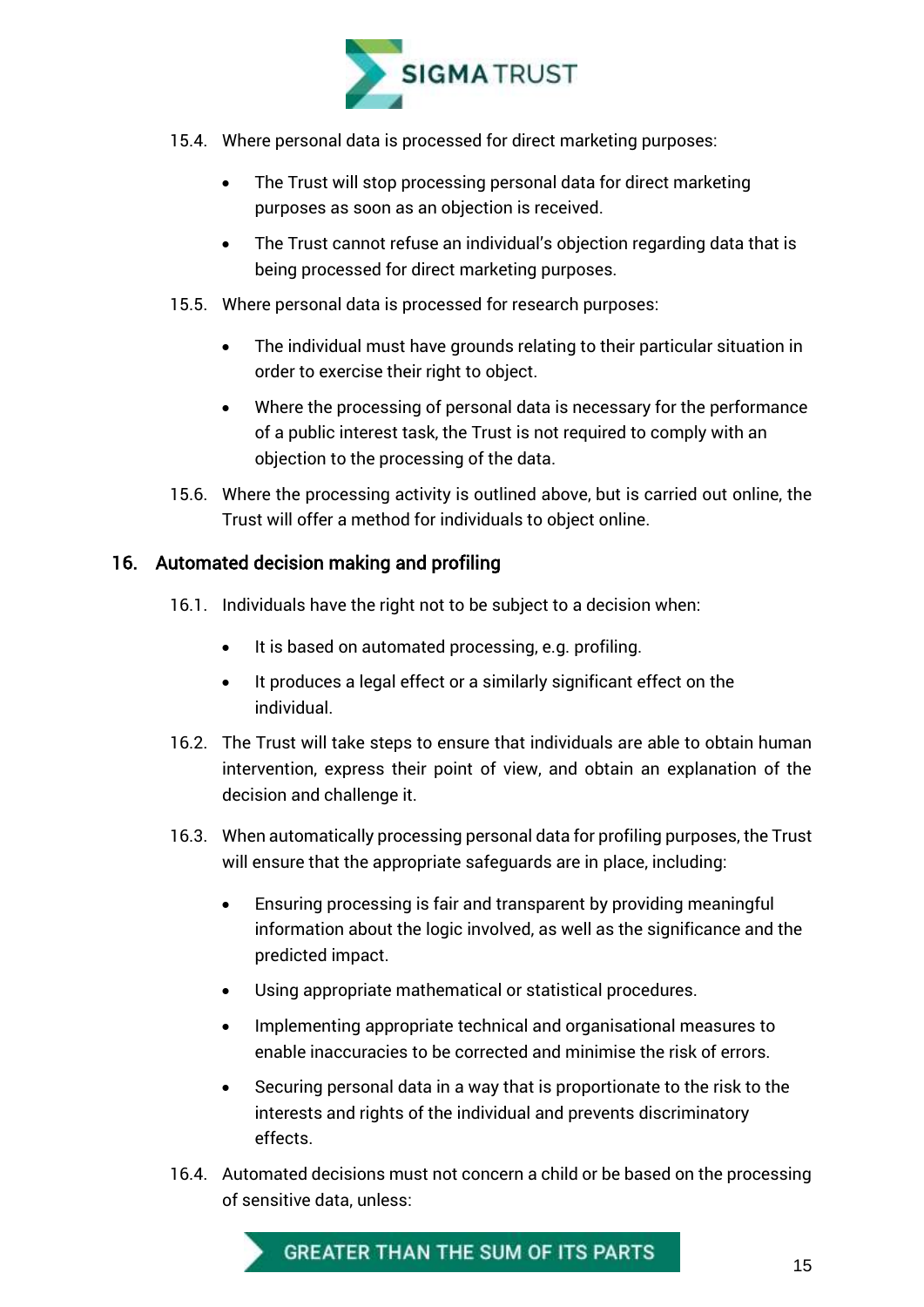

- The Trust has the explicit consent of the individual.
- The processing is necessary for reasons of substantial public interest on the basis of Union/Member State law.

#### <span id="page-17-0"></span>17. Privacy by design and privacy impact assessments

- 17.1. The Sigma Trust will act in accordance with the GDPR by adopting a privacy by design approach and implementing technical and organisational measures which demonstrate how the Trust has considered and integrated data protection into processing activities.
- 17.2. Data protection impact assessments (DPIAs) will be used to identify the most effective method of complying with the Trust's data protection obligations and meeting individuals' expectations of privacy.
- 17.3. DPIAs will allow The Sigma Trust to identify and resolve problems at an early stage, thus reducing associated costs and preventing damage from being caused to The Sigma Trust's reputation which might otherwise occur.
- 17.4. A DPIA will be used when using new technologies or when the processing is likely to result in a high risk to the rights and freedoms of individuals.
- 17.5. A DPIA will be used for more than one project, where necessary.
- 17.6. High risk processing includes, but is not limited to, the following:
	- Systematic and extensive processing activities, such as profiling
	- Large scale processing of special categories of data or personal data which is in relation to criminal convictions or offences
	- The use of CCTV
- 17.7. The trust will ensure that all DPIAs include the following information:
	- A description of the processing operations and the purposes
	- An assessment of the necessity and proportionality of the processing in relation to the purpose
	- An outline of the risks to individuals
	- The measures implemented in order to address risk
- <span id="page-17-1"></span>17.8. Where a DPIA indicates high risk data processing, the Trust will consult the ICO to seek its opinion as to whether the processing operation complies with the GDPR.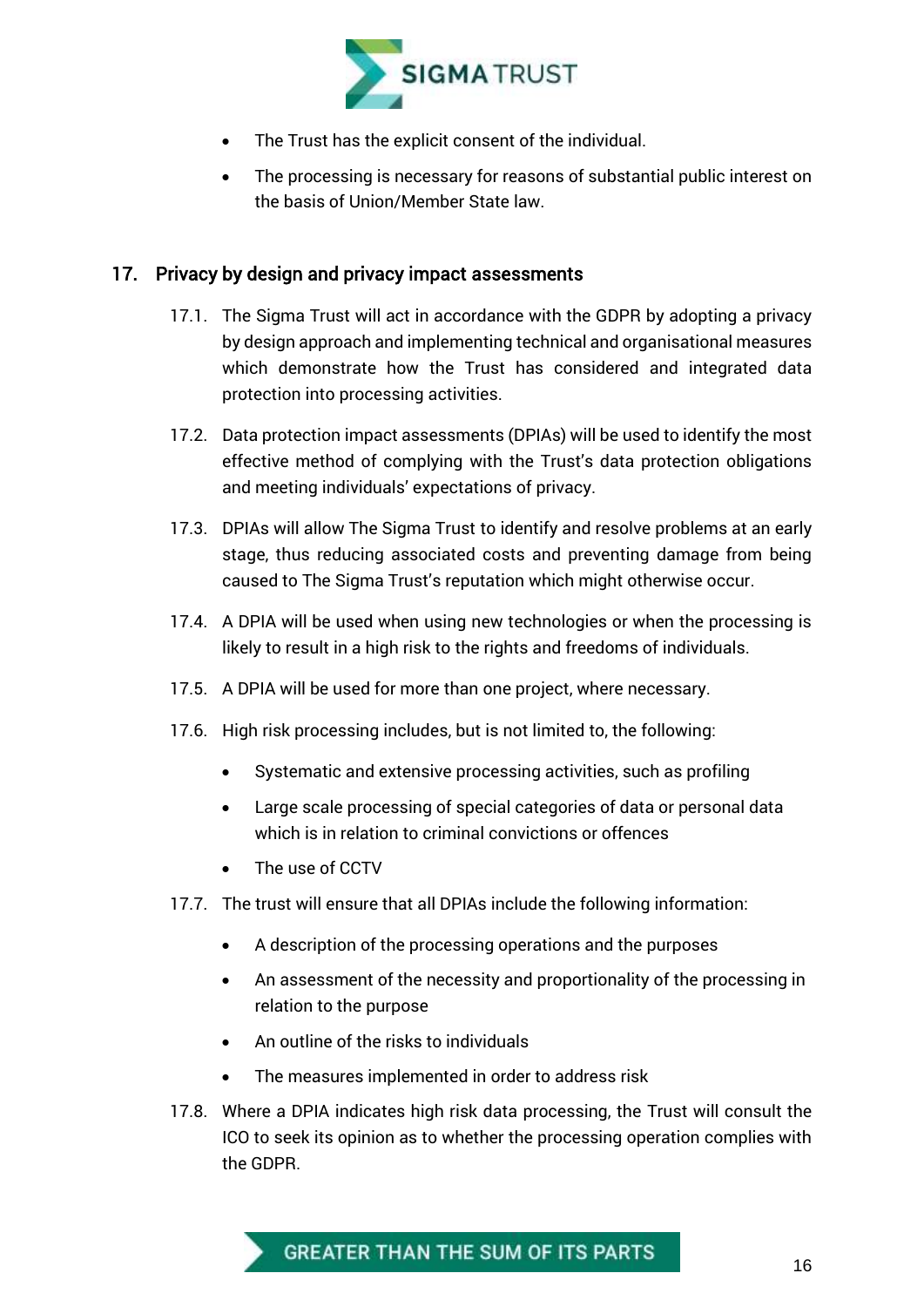

#### 18. Data breaches

- 18.1. The term 'personal data breach' refers to a breach of security which has led to the destruction, loss, alteration, unauthorised disclosure of, or access to, personal data.
- 18.2. The Chief Executive Officer will ensure that all staff members are made aware of, and understand, what constitutes a data breach as part of their continuous professional development training.
- 18.3. Where a breach is likely to result in a risk to the rights and freedoms of individuals, the relevant supervisory authority will be informed.
- 18.4. All notifiable breaches will be reported to the relevant supervisory authority within 72 hours of the Trust becoming aware of it.
- 18.5. The risk of the breach having a detrimental effect on the individual, and the need to notify the relevant supervisory authority, will be assessed on a caseby-case basis.
- 18.6. In the event that a breach is likely to result in a high risk to the rights and freedoms of an individual, the Trust will notify those concerned directly.
- 18.7. A 'high risk' breach means that the threshold for notifying the individual is higher than that for notifying the relevant supervisory authority.
- 18.8. In the event that a breach is sufficiently serious, the public will be notified without undue delay.
- 18.9. Effective and robust breach detection, investigation and internal reporting procedures are in place at the trust, which facilitate decision-making in relation to whether the relevant supervisory authority or the public need to be notified.
- 18.10. Within a breach notification, the following information will be outlined:
	- The nature of the personal data breach, including the categories and approximate number of individuals and records concerned
	- The name and contact details of the DPO
	- An explanation of the likely consequences of the personal data breach
	- A description of the proposed measures to be taken to deal with the personal data breach
	- Where appropriate, a description of the measures taken to mitigate any possible adverse effects

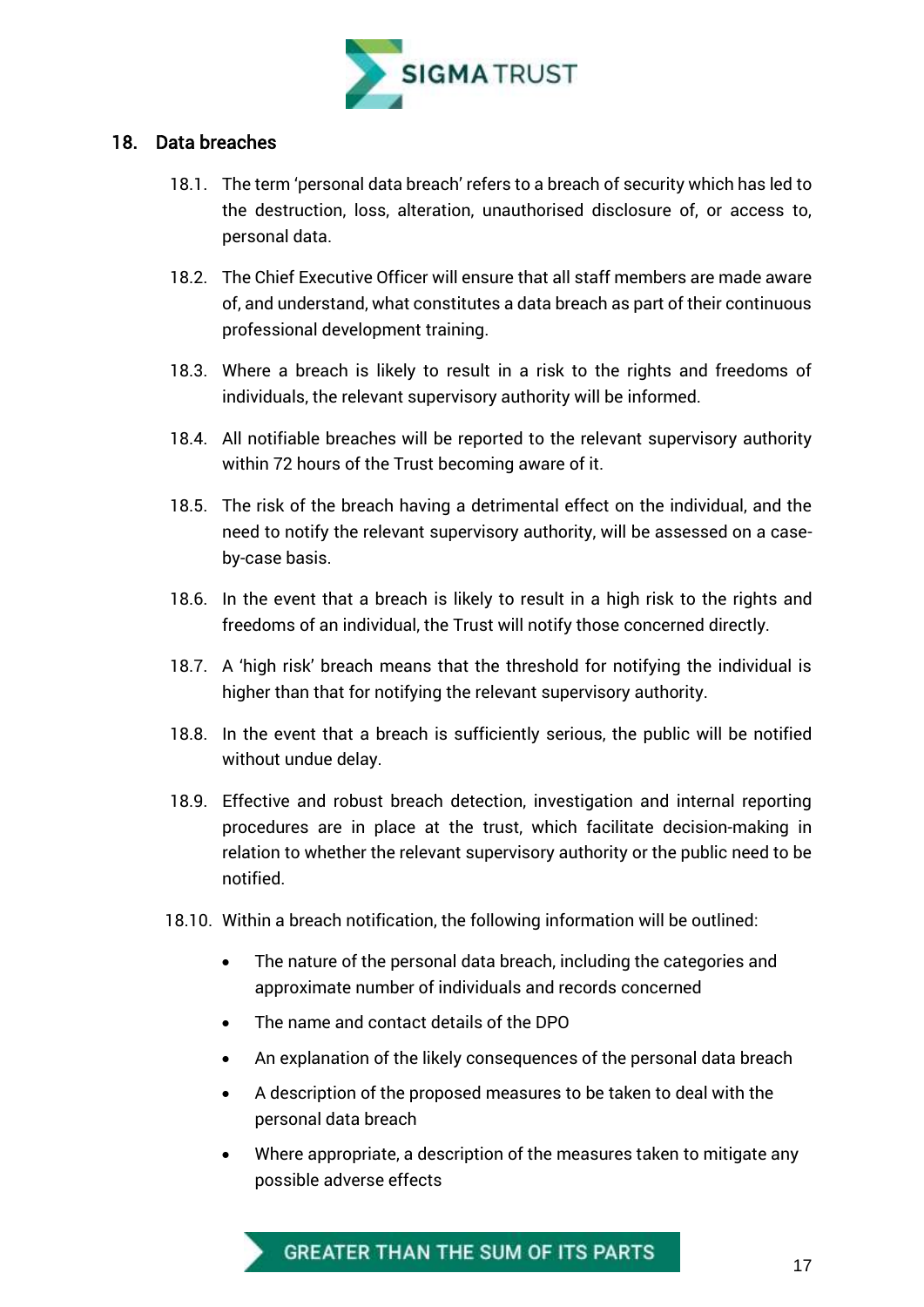<span id="page-19-0"></span>

18.11. Failure to report a breach when required to do so will result in a fine, as well as a fine for the breach itself.

#### 19. Data security

- 19.1. Confidential paper records will be kept in a locked filing cabinet, drawer or safe, with restricted access.
- 19.2. Confidential paper records will not be left unattended or in clear view anywhere with general access.
- 19.3. Digital data is coded, encrypted or password-protected, both on a local hard drive and on a network drive that is regularly backed up off-site.
- 19.4. Where data is saved on removable storage or a portable device, the device will be kept in a locked filing cabinet, drawer or safe when not in use.
- 19.5. Memory sticks will not be used to hold personal information unless they are password-protected and fully encrypted.
- 19.6. All electronic devices are password-protected to protect the information on the device in case of theft.
- 19.7. Where possible, the Trust enables electronic devices to allow the remote blocking or deletion of data in case of theft.
- 19.8. Staff and governors will not use their personal laptops or computers for school purposes.
- 19.9. All necessary members of staff are provided with their own secure login and password, and every computer regularly prompts users to change their password every ninety days. Passwords must:

Be at least 8 characters in length. Contain at least 1 lowercase and 1 uppercase letter. Contain at least 1 special character (!@#\$%^&\*) Contain at least 1 number (0–9)

- 19.10. Emails containing sensitive or confidential information are passwordprotected if there are unsecure servers between the sender and the recipient.
- 19.11. Circular emails to parents are sent blind carbon copy (bcc), so email addresses are not disclosed to other recipients.
- 19.12. When sending confidential information by fax, staff will always check that the recipient is correct before sending.

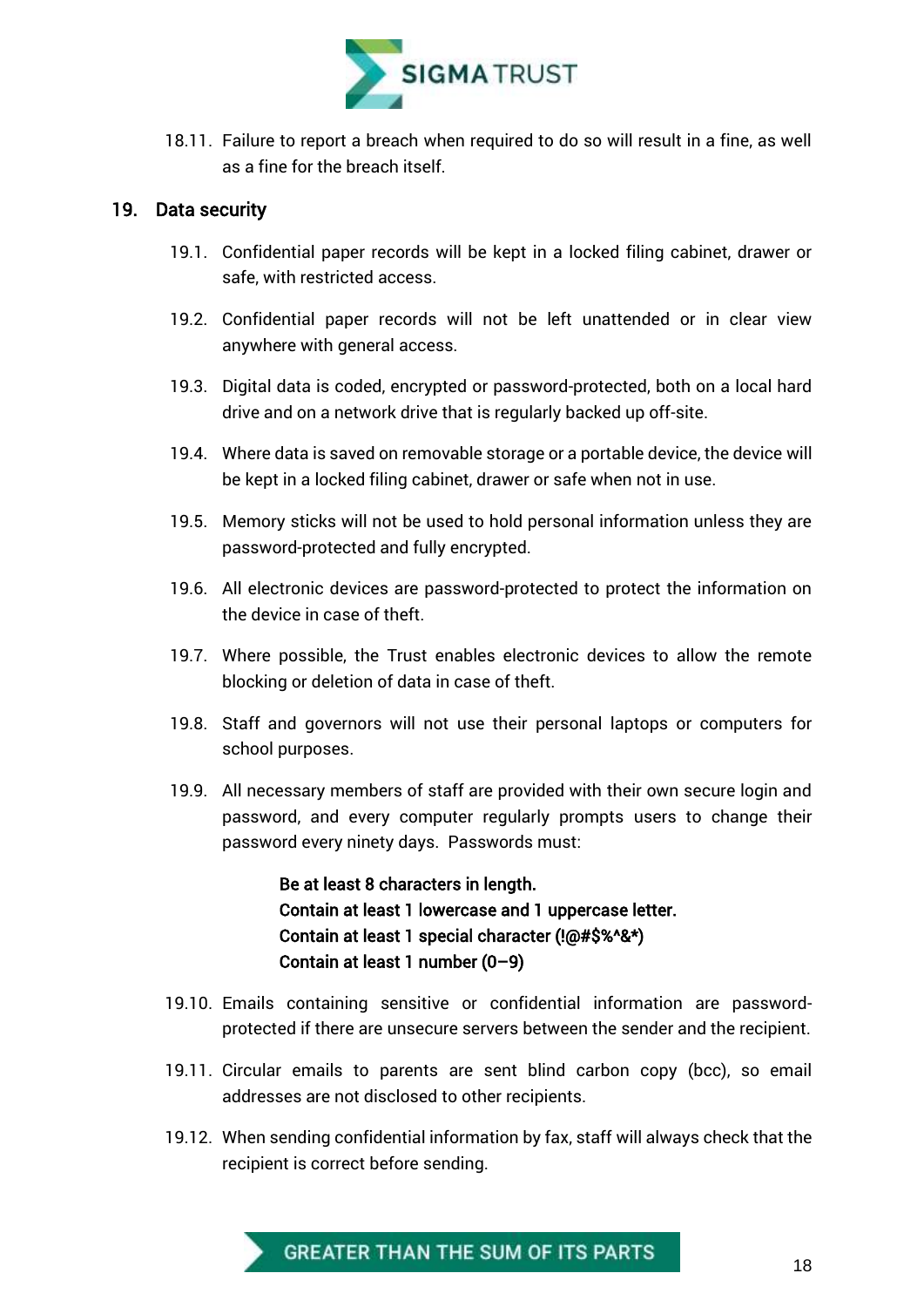

- 19.13. Where personal information that could be considered private or confidential is taken off the premises, either in electronic or paper format, staff will take extra care to follow the same procedures for security, e.g. keeping devices under lock and key. The person taking the information from the Trust premises accepts full responsibility for the security of the data.
- 19.14. Before sharing data, all staff members will ensure:
	- They are allowed to share it.
	- That adequate security is in place to protect it.
	- Who will receive the data has been outlined in a privacy notice.
- 19.15. Under no circumstances are visitors allowed access to confidential or personal information. Visitors to areas of the Trust containing sensitive information are supervised at all times.
- 19.16. The physical security of the Trust's buildings and storage systems, and access to them, is reviewed on a termly basis. If an increased risk in vandalism/burglary/theft is identified, extra measures to secure data storage will be put in place.
- 19.17. The Sigma Trust takes its duties under the GDPR seriously and any unauthorised disclosure may result in disciplinary action.
- 19.18. The Chief Operations and Finance Officer is responsible for continuity and recovery measures are in place to ensure the security of protected data.

#### <span id="page-20-0"></span>20. Publication of information

- 20.1. The Sigma Trust publishes a publication scheme on its website outlining classes of information that will be made routinely available, including:
	- Policies and procedures
	- Annual reports
	- Financial information
- 20.2. Classes of information specified in the publication scheme are made available quickly and easily on request.
- 20.3. The Sigma Trust will not publish any personal information, including photos, on its website without the permission of the affected individual.
- 20.4. When uploading information to the school or Trust websites, staff are considerate of any metadata or deletions which could be accessed in documents and images on the site.

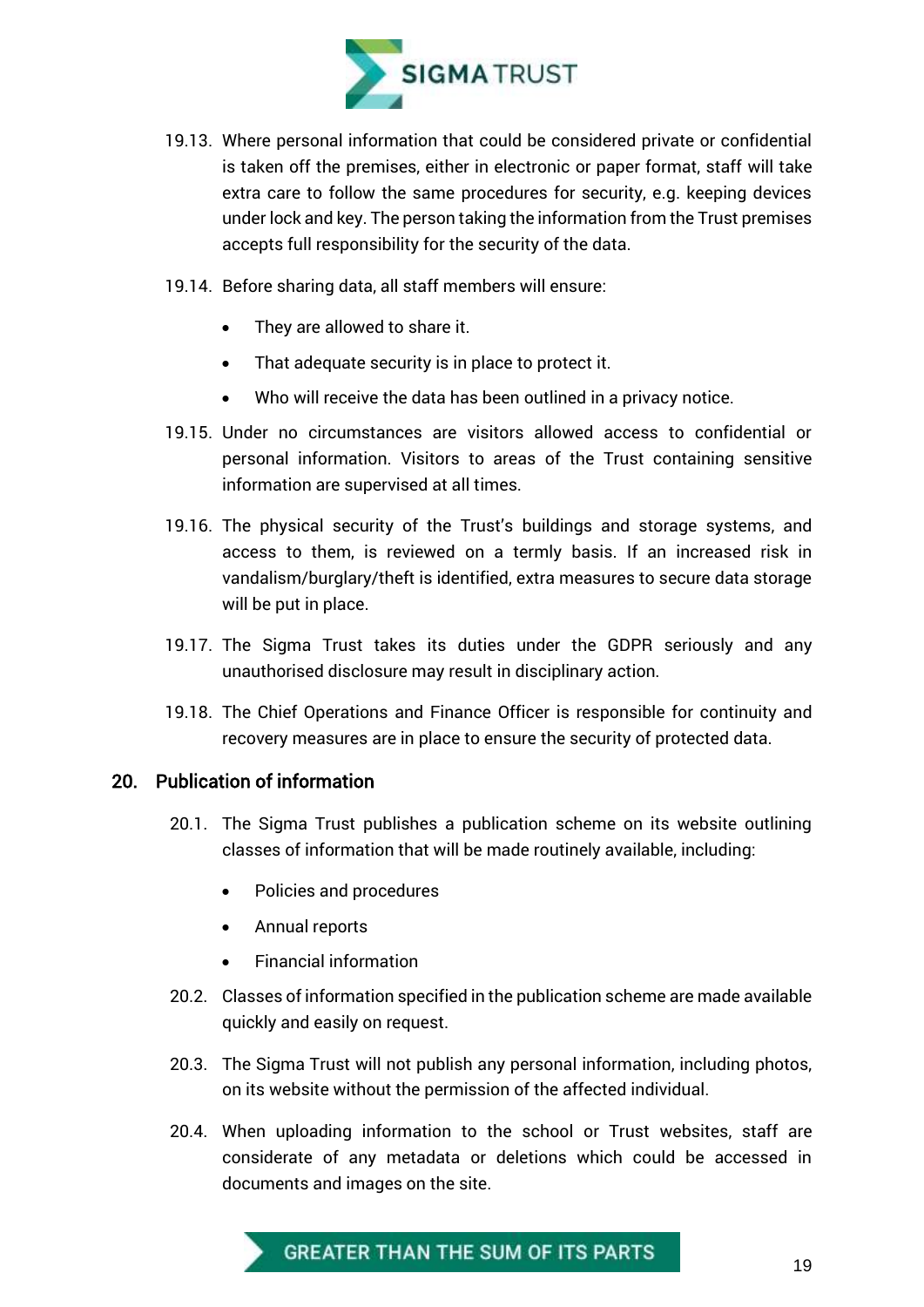

# <span id="page-21-0"></span>21. CCTV and photography

- 21.1. The Trust understands that recording images of identifiable individuals constitutes as processing personal information, so it is done in line with data protection principles.
- 21.2. The Trust notifies all pupils, staff and visitors of the purpose for collecting CCTV images via notice boards, letters and email.
- 21.3. Cameras are only placed where they do not intrude on anyone's privacy and are necessary to fulfil their purpose.
- 21.4. Where appropriate, all CCTV footage will be kept for a maximum of six months for security purposes; the individual Trust IT Managers are responsible for keeping the records secure and allowing access.
- 21.5. The Trust will always indicate its intentions for taking photographs of pupils and will retrieve permission before publishing them.
- 21.6. If the Trust wishes to use images/video footage of pupils in a publication, such as the school website, prospectus, or recordings of school plays, written permission will be sought for the particular usage from the parent of the pupil.
- 21.7. Precautions, as outlined in the Photography and Videos Policy, are taken when publishing photographs of pupils, in print, video or on the school website.
- 21.8. Images captured by individuals for recreational/personal purposes, and videos made by parents for family use, are exempt from the GDPR.

#### <span id="page-21-1"></span>22. Data retention

- 22.1. Data will not be kept for longer than is necessary.
- 22.2. Unrequired data will be deleted as soon as practicable.
- 22.3. Some educational records relating to former pupils or employees of the Trust may be kept for an extended period for legal reasons, but also to enable the provision of references or academic transcripts.
- 22.4. Paper documents will be shredded or pulped, and electronic memories scrubbed clean or destroyed, once the data should no longer be retained.

# <span id="page-21-2"></span>23. DBS data

- 23.1. All data provided by the DBS will be handled in line with data protection legislation; this includes electronic communication.
- 23.2. Data provided by the DBS will never be duplicated.